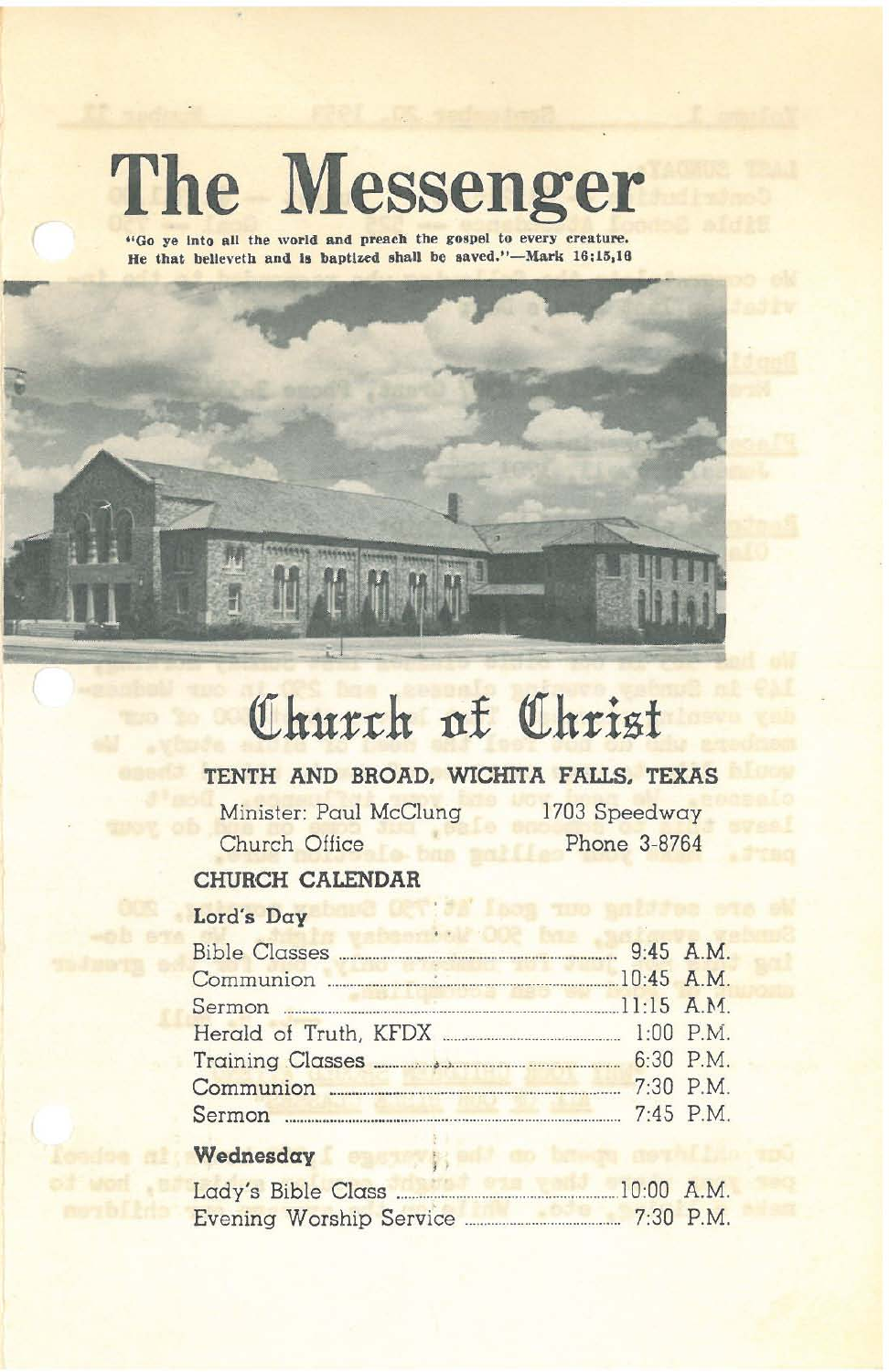Volume 1 September 20. 1953 Number 11

LAST SUNDAY:

contribution -- \$1,216.00 Budget -- \$1,341.00 Bible School Attendance -- 525  $Goal - 750$ 

We congratulate the following who responded to the invitation last Lord's Day:

Baptized:

Test 13

Mrs. Agnes Bailey, 2307 Grant, Phone 3-5346.

Placed Memberghip:

James Birdwell, 1701 Monroe, Phone 3-9603.

Restored and Placed Membership: Ola Haynes, 2307 Grant, Phone 3-5346.

#### WHERE ARE THE OTHER 500?

We had 525 in our Bible classes last Sunday morning, 149 in Sunday evening classes, and 250 in our Wednesday evening classes. That leaves about 500 of our members who do not feel the need of Bible study. We would like to urge everyone of you to attend these classes. We need you and your influence. Don't leave this to someone else, but come on and do your part. Make your calling and election sure.

We are setting our goal at 750 Sunday morning, 200 Sunday evening, and 500 Wednesday night. We are doing this not just for numbers only, but for the greater amount of good we can accomplish.

**-L.** H. Hull

#### "WHY YOUR CHILDREN SHOULD ATTEND ALL OF OUR BIBLE CLASSES"

Our children spend on the average 1,080 hours in school per year where they are taught secular subjects, how to make a living, etc. While on the average our children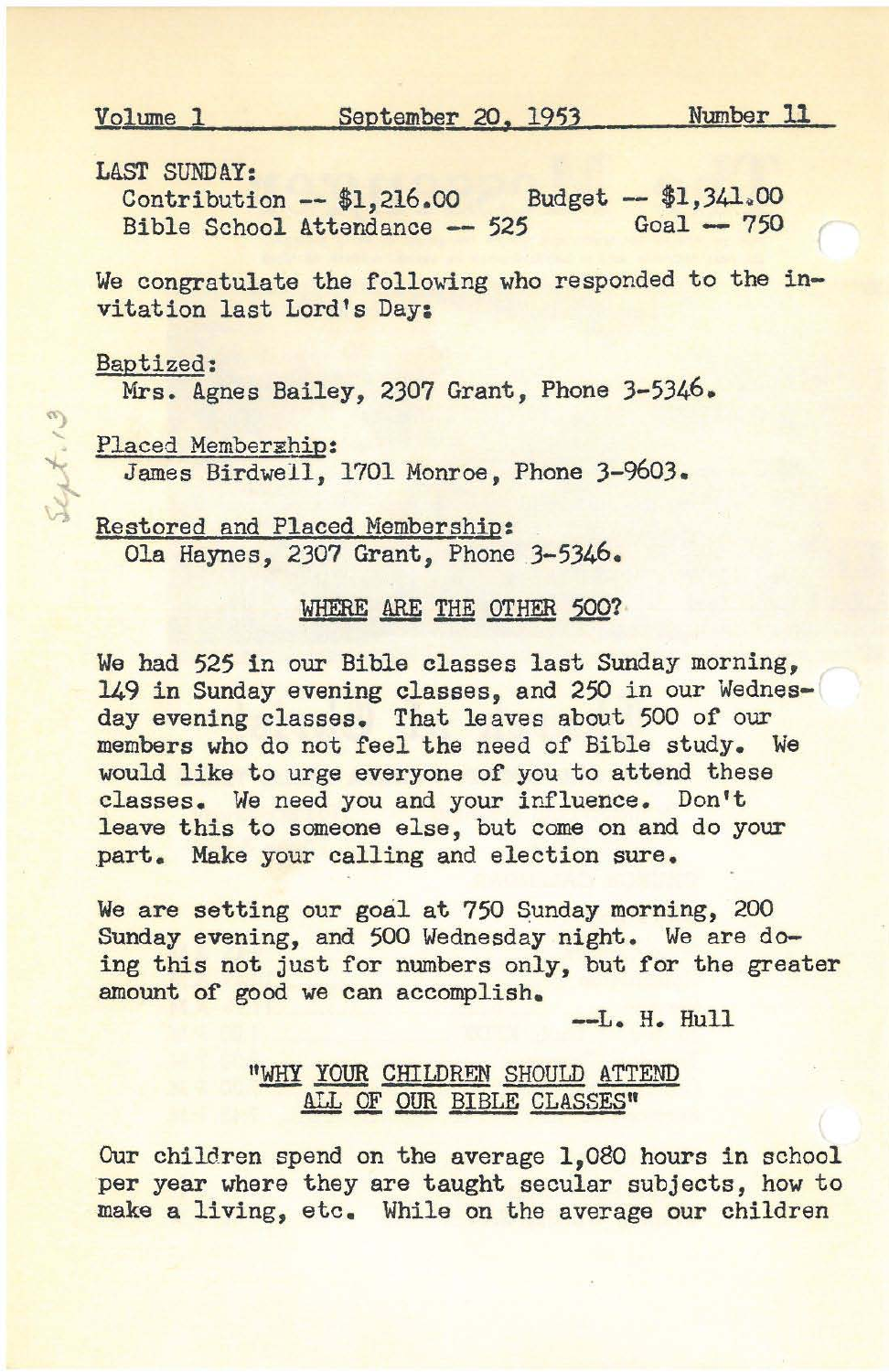receive only 104 hours per year in religious training. No wonder many of our children are more interested in secular things: making money and having a good time, than they are in religion and worship. They have been taught to be what they are. The average child spends far more time at the picture show and watching television where murder, adultery, free-love, vice, and crime of all kinds are very vividly portrayed to his mind than he does studying and meditating on God's word. No wonder that so many are falling by the wayside. To counteract all of these evil influences our children certainly need all of the religious training that they can receive in all of our Bible classes. In fact, we can not hope to counteract all of these evil influences by conducting one or two Bible classes per week. The home must assume some of the responsibility for religious training. In Proberbs 22:6, Solomon says, "Train up a child in the way he should go: and when he is old, he will not depart from it." . Do not send your children to the Bible classes. Come and bring them. There are classes for you also.

#### "MEN"

About 50 were present last Sunday evening for the men's class. We want at least 75 present tonight.

#### "LADIES"

About 100 were present for the ladies' class last Wednesday. This coming Wednesday is our first work day. All ladies are asked to come for the class at 10:00, bring a covered dish (whatever you care to bring), eat together at 12:00 and spend the afternoon in planned **work.**

Brother Raymond Kelcy of Oklahoma City will do the preaching in our meeting October 18 -- 25. preaching in our meeting October 18 -- 25.

Brother W. B. Barton of Clarksville, Texas, will do the preaching in a meeting at Lincoln Street Sept. 21 **--** )0.